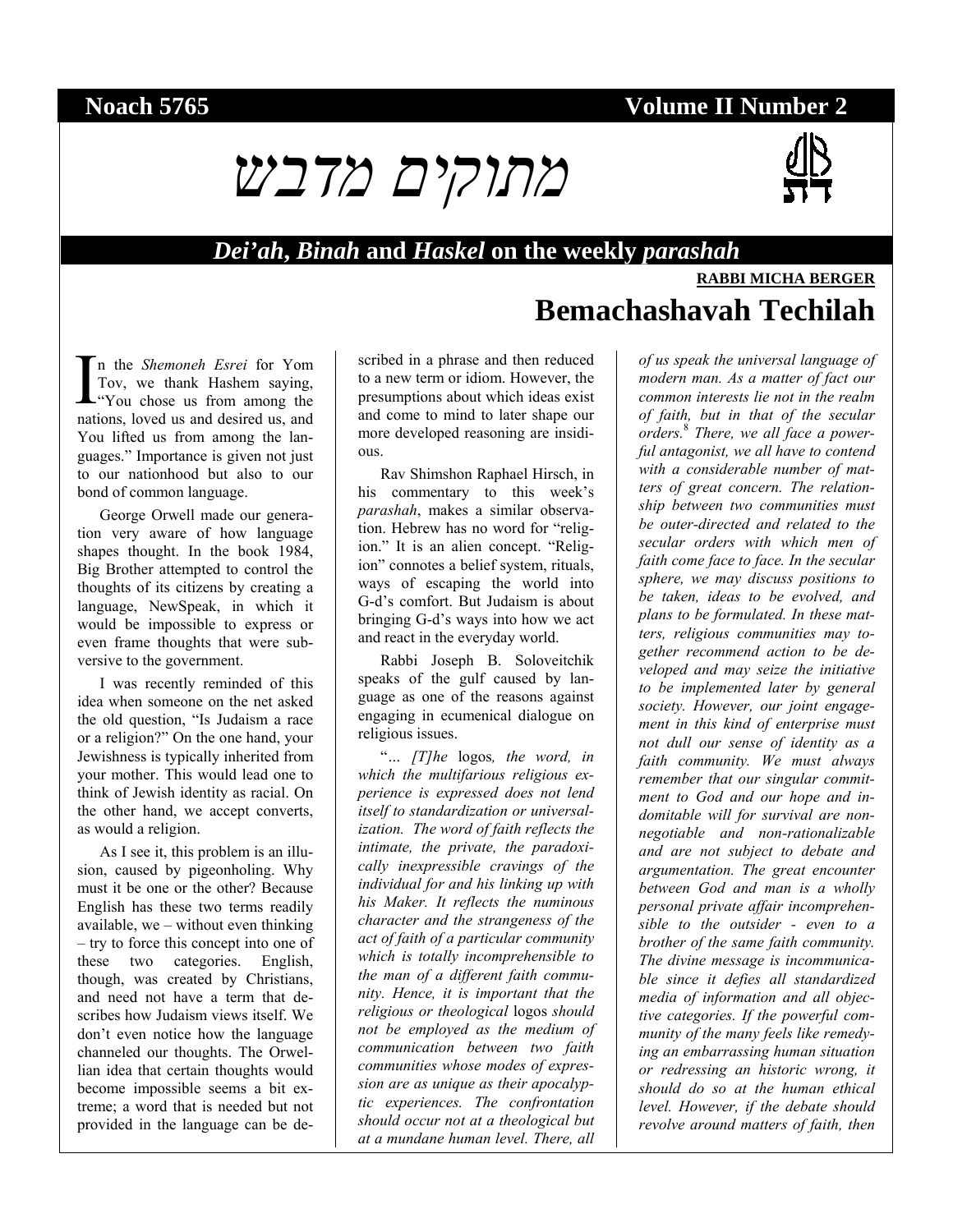*one of the confronters will be impelled to avail himself of the language of his opponent. This in itself would mean surrender of individuality and distinctiveness."*<sup>1</sup>

The linguistic-semantic gulf is simply insurmountable. Real dialogue is impossible. Ideas that the other thinks he understands are intrinsically shifted into an alien set of concepts and categories, becoming something other than what the faith community truly believes and perceives. Rabbi Soloveitchik's note #8 provides an interesting touch. "*The term 'secular orders' is used here in accordance with its popular semantics. For the man of faith, this term is a misnomer. God claims the whole, not a part of man, and whatever He established as an order within the scheme of creation is sacred.*" Rabbi Soloveitchik's description of the gulf caused by a difference in language is hampered by his need to use English, with its Christian history, to describe it! As in Rabbi Hirsch's comment about the word "religion", he notes that this is simply not a Jewish dichotomy.

Another example Rabbi Hirsch offers is "virtue". In Latin languages the root is "*vir*", manliness, virility. The German equivalent, "*Tugend*," is from "*taugen*," meaning useful. In

l

Hebrew, the word associated with ideal actions is "*mitzvah*" a commandment. The late Lubavitcher Rebbe, pointed out that "*mitzvah*" also had connotations of the root \מצו\, and could indicate "to aim" or "to focus". There is no way for a Hebrew speaking person to talk about doing the right thing without some level of his mind getting vague hints that the "right thing" is "doing" what G-d commanded so that we may achieve His goals for us."

The difference is not only in vocabulary, but also in grammar. For example, in English, there is a clear distinction made between "He is a builder" and "He is building." In Hebrew, both are "*bonei*". The phrase "*Bonei Yerushalayim*" can be saying that Hashem "is building Jerusalem," or that He is "the Builder of Jerusalem." People are capable of deluding themselves with statements like, "I'm not an angry person, it was a one-time thing that I acted in anger. It was out of character." However, if such outbursts are possible, that possibility is part of who we are. In Biblical and Classical Hebrew, there is no difference between who one is and what one is doing at the time. The distinction someone may be fooled into making when thinking in English is not part of the presumptions carried with you when thinking in Hebrew.

The Torah begins the story by telling us "The whole earth was of one language and uniform ideas

### **2** *Mesukim Midevash*

(*devarim*)."2 The source of the problem was not only that their ability to communicate aided their plans, but that this common language also lead them to being of like mind. One person was able to mislead an entire generation.

According to traditional histories, Avram was 48 when the Tower of Babel was built. He was an adult who consciously chose not to participate in the endeavor. As a reward, when the other clans were given their own languages, causing them to spread out and become separate nations, Avram was not so punished and still spoke and thought in Hebrew. Because Avram showed the ability to use rather than abuse this powerful tool, it was left in our hands for the generations.

The gift of speaking Hebrew, then, is no small thing. It is not just exposure to a holier mode of speech. Hebrew gives us the tools to organize our concepts along the same categories Hashem used in conveying to us the Torah. Instead of asking whether Judaism is a race or a religion, with the connotation of those words, we can look at Bnei Yisrael, Klal Yisra'el, Am Yisrael, and Adas Yisrael, and the meaning given those terms by the Torah.

2 Bereishis 11:1

 $\overline{\phantom{a}}$ 

 $\overline{\phantom{a}}$ 

### **RABBI GIL STUDENT Bakeish Shalom**

he story of the Tower of Babel is very brief but has nevertheless sparked the imagination of generation after generation. What did the people involved do wrong to merit a punishment? Were they punished or merely stopped? T

Commentators have plumbed the depths of these passages and have arrived at brilliantly creative explanations. The Netziv famously attributed the mistake of this generation to the desire to become urbanized and

gather everyone together in a central  $localion.<sup>1</sup>$ 

But there is more to this story, as the Netziv recognizes and is clear in

<sup>&</sup>lt;sup>1</sup> Tradition, vol. 6, no. 2, "Confrontation" pp. 23-24, available online at http://www.bc. edu/research/cjl/meta-elements/texts/ articles/soloveitchik.htm

<sup>1</sup> Ha'amek Davar, Bereishis 11:1-9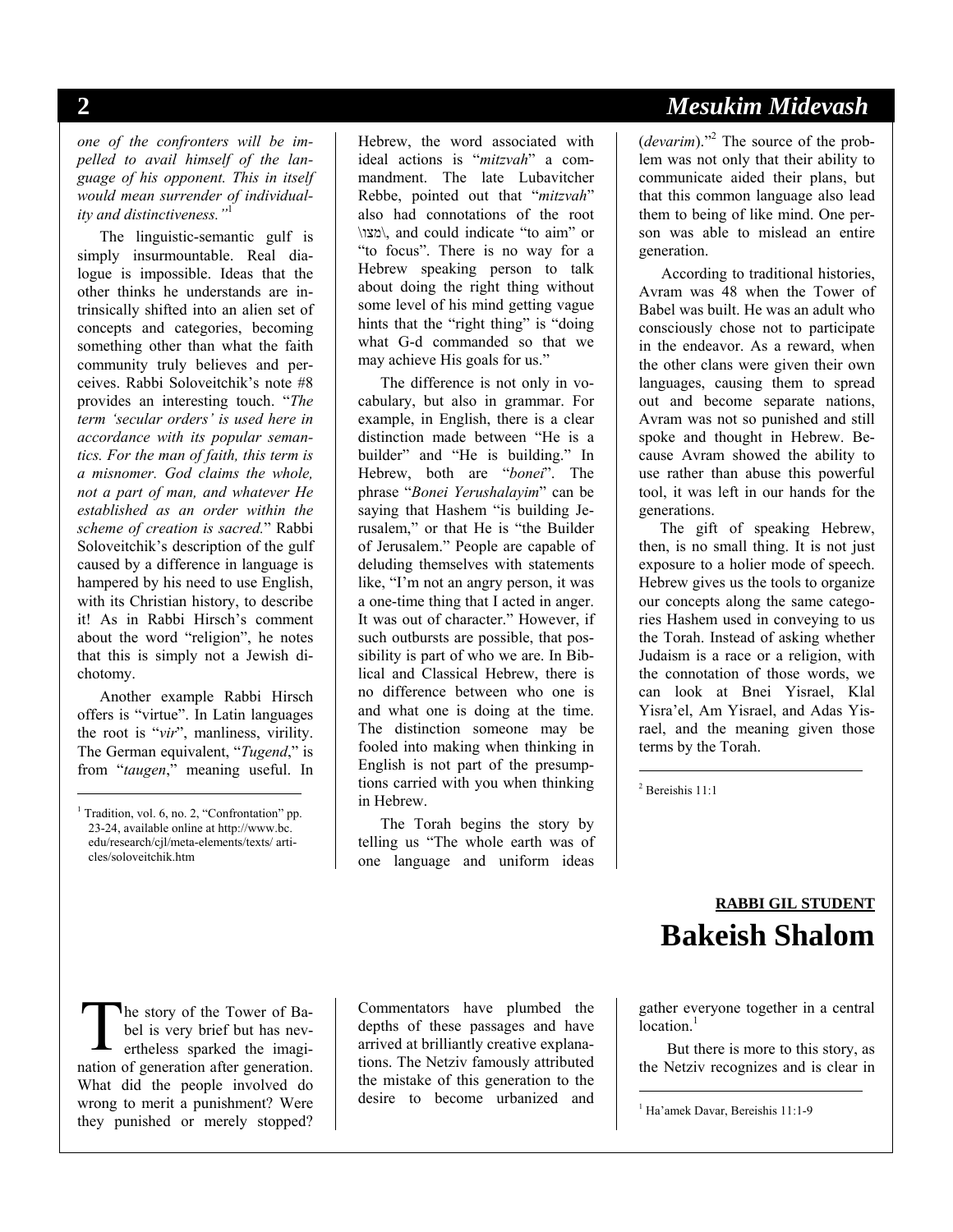### *Mesukim Midevash* **3**

Chazal. The Midrash Rabbah $^2$  quotes R' Elazar ben R' Shimon who comments on the phrase "'*Vayehi benasam mikedem* – and as they migrated from the east' (Bereishis  $11:2$ ) – they migrated from the *Kadmono shel olam* (G-d)." Their entire attempt to urbanize was only after an attempt to distance themselves from G-d.

Midrashic phraseology often misleads readers into thinking that a comment is merely a play on words when really it represents a deep understanding of the biblical usage of language. Such is the case in the above passage. R' Elazar ben R' Shimon seems to be making a play on words for homiletical purposes. *Kedem* has the same basic letters as *kadmon*. However, there is more to his observation than the phonetic similarity.

R' Michael Samuel<sup>3</sup> points out that the usage of the word *kedem* in Bereishis is very instructive as to its meaning. After Adam sinned and was punished by G-d, "He drove Adam out and stationed **east** of the garden of Eden the cherubim…" (Bereishis 3:24). Adam was punished and was driven out of the garden of Eden, away from the close supervision and providence of G-d, into a more distant existence. Similarly, after Kayin sinned and was punished by G-d, the Torah tells us "Kayin left the pres-

#### $238:7$

l

<sup>3</sup> In a forthcoming commentary on Bereishis tentatively titled Echoes of Sinai: A Contemporary Orthodox Torah Commentary, on Bereishis 3:24, 4:16, 11:2.

It is an ingrate who asks for some-<br>thing without taking into consid-<br>eration the steps that must be pro-<br>ideal to reach that see In son thing without taking into consideration the steps that must be provided to reach that goal. In general, any significant request also entails requesting that first the means be there to use the thing requested, and second the repair of whatever ence of the Lord and settled in the land of Nod, **east** of Eden" (Bereishis 4:16). The last phrase, the directional information, is superfluous unless we understand it to tell us that Kayin had been, like Adam before him, punished with a lower level of connection to G-d, an alienation from the existence of Eden. "East" tells us of distance from the life of Eden that was characterized by a simplicity and a closeness with G-d.

Thus, the Midrash is telling us that the generation of the Tower of Babel were not punished by being sent east, i.e. away from G-d, but willingly and knowingly chose on their own accord to move east, away from G-d. They desired a life of independence, away from G-d's presence and His demands on people.

Additional support for this explanation can be found in the story of Lot. After agreeing with Avraham to part ways, Lot went to the east. "So Lot chose for himself the whole plain of the Jordan, and Lot journeyed **eastward**. Thus they parted from each other" (Bereishis 13:11). Lot's leaving of Avraham was not merely the creation of a physical distance but also of a spiritual distance. Lot left both Avraham and Avraham's ways, turning himself towards a much less spiritual life that allowed him to feel comfortable in S'dom. It is, therefore, unsurprising that the Midrash Rabbah<sup>4</sup> comments on this verse also

 $441:7$ 

-

one did to deprive oneself of or break the thing requested. In other words: to request the positive steps necessary for the final goal, and a cure of the negative steps that had already been taken away from it.

The middle thirteen *berachos* of *Shemoneh Esrei* are *bakashos*, rethat Lot journeyed from the *Kadmono shel olam*.

The preface to the building of the Tower of Babel puts the entire episode into a different perspective. The people began with an intent to push G-d out of their lives and this made their actions into rebellion. One can even suggest that the actions they took were not inherently bad. Urbanizing can be a great boon for society and for people. The economic and social benefits can lead to great spiritual benefits as well. However, when the action is prefaced by an intentional attempt to rid oneself of G-d then the otherwise positive act becomes negative.

There are many cases where this is so. The Chovos HaLevavos<sup>5</sup> divides acts in life into three categories: *mitzvos*, *aveiros*, and *reshus* (commandments, sins, and optional acts). However, he further divides the *reshus* category into those that are done with positive intentions and those done with negative intentions. The positive acts, due to the praiseworthy intent, turn into *mitzvos* while the negative acts become *aveiros*. Thus, concludes the Chovos HaLevavos, there are really only two types of acts in life – *mitzvos* and *aveiros*. It seems possible to suggest that the building of the Tower of Babel was an act of *reshus* that, due to the negative intentions of the people, entered in the category of *aveirah*.

 $5^{5}$  3:4

 $\overline{\phantom{a}}$ 

### **RABBI MICHA BERGER Sefasai Tiftach**

quests we make from the A-lmighty. Twelve of them were part of the original structure, with *Birchas HaMinim*, a request for justice to be meted out to the wicked, added by Shmuel HaKatan on the behest of the Sanhedrin at Yavneh. The original twelve *berachos* follow the above